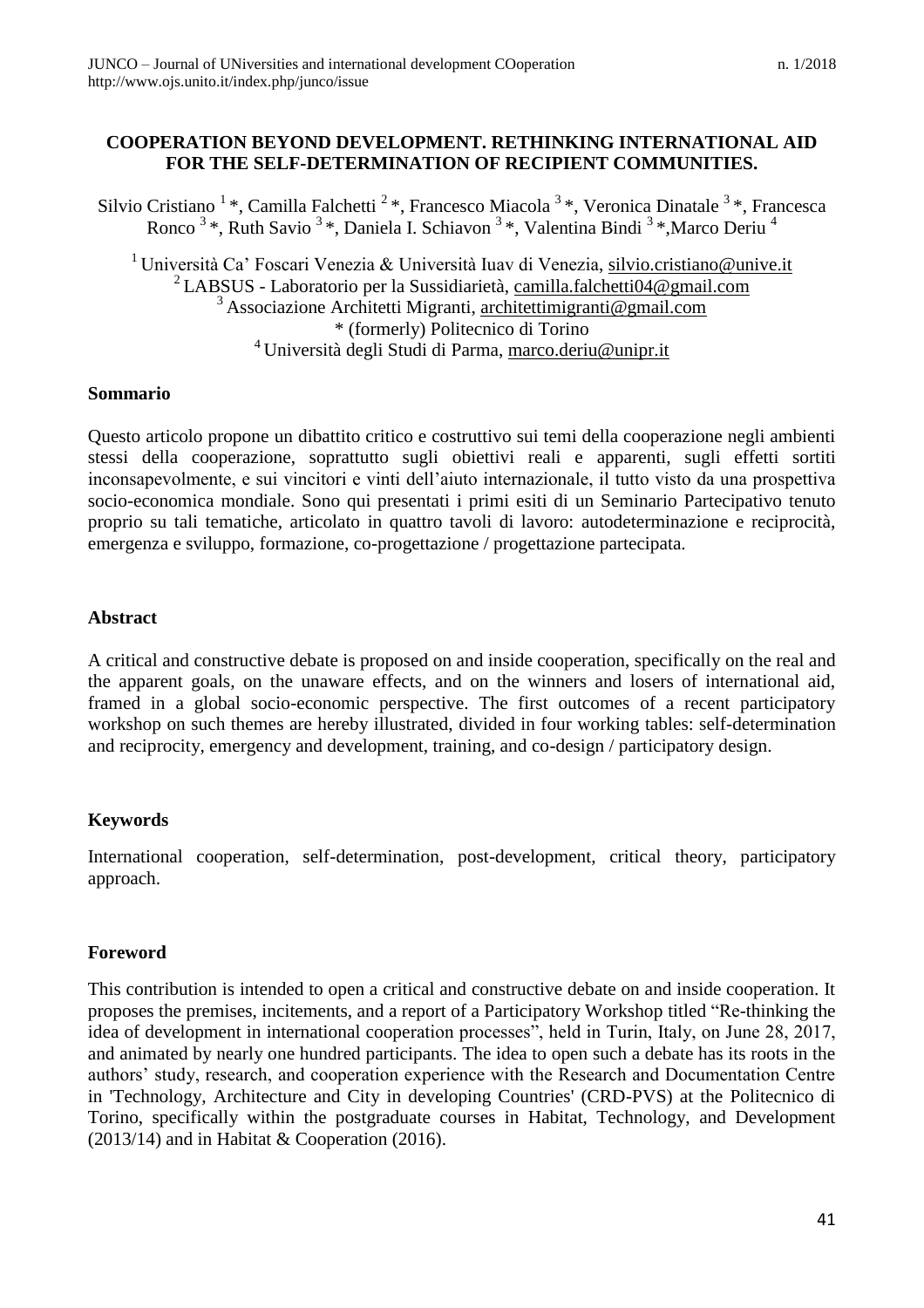### **Introduction**

International cooperation is driven by multiple reasons and interests, sometimes naively or purposely contrasting with the priorities of the recipient communities. A globalised world undoubtedly represents a complex system, where actions to tackle undesired effects might be addressed by mitigating consequences, or – more interestingly and effectively – by preventing them to happen. The prevailing economic paradigm, based on an endless growth named development, necessarily implies winners and losers while existing, besides being destined to an end due to the finiteness of our planet. Furthermore, resource requirements to support certain forms of development often undermine peace and cause displacement or international migration, while some forms of cooperation tend to try to balance social and environmental injustices and conflicts arisen in such a framework. More in general, the locution "development cooperation" suggests that help is provided to make up for a backward position and to align onto a predetermined path. We argue that such attitude risks to neglect and prevent some possible diversity in the original and punctual aims and expectations of the recipient peoples (self-determination), albeit the siren of a mono-cultural myth is more and more present worldwide. The disadvantaged position of many recipient countries or communities is often systemically related to a favourable position of who offers international cooperation, and the boundaries between Global South and Global North appear less and less clear due to increasing geo- political and human interconnections. We therefore suggest that a critical and constructive reflection on the role and the mission of Northern cooperation in the Global South might be timely and appropriate. We propose to focus on the most authentic priorities of the recipients, on the ethical dilemmas of international cooperation, and on the sometimes difficult relations with the local stake- and shareholders. Some of our main concerns are: why, for what, and for whom cooperation is performed. We suspect that such bases influence the modes in which international aid happens: its strategies and its approaches. The evaluation of effects on local communities as well as of the effectiveness of co-planning and co-design is also addressed. Finally, some considerations are made on what we can learn from interventions in emergency, what the mutual benefits of innovatively doing cooperation in a world in transition, and – at the same time – on how we can act to both prevent causing damage and provide thorough help in a systemic perspective. A multi-disciplinary debate is stimulated inside the cooperation communities, including the academic one, in order to meditate on the ultimate role of international cooperation, while improving the relations with local communities and keeping the attention high on the priorities of the recipients in the Global South beyond the paradigm of "local development".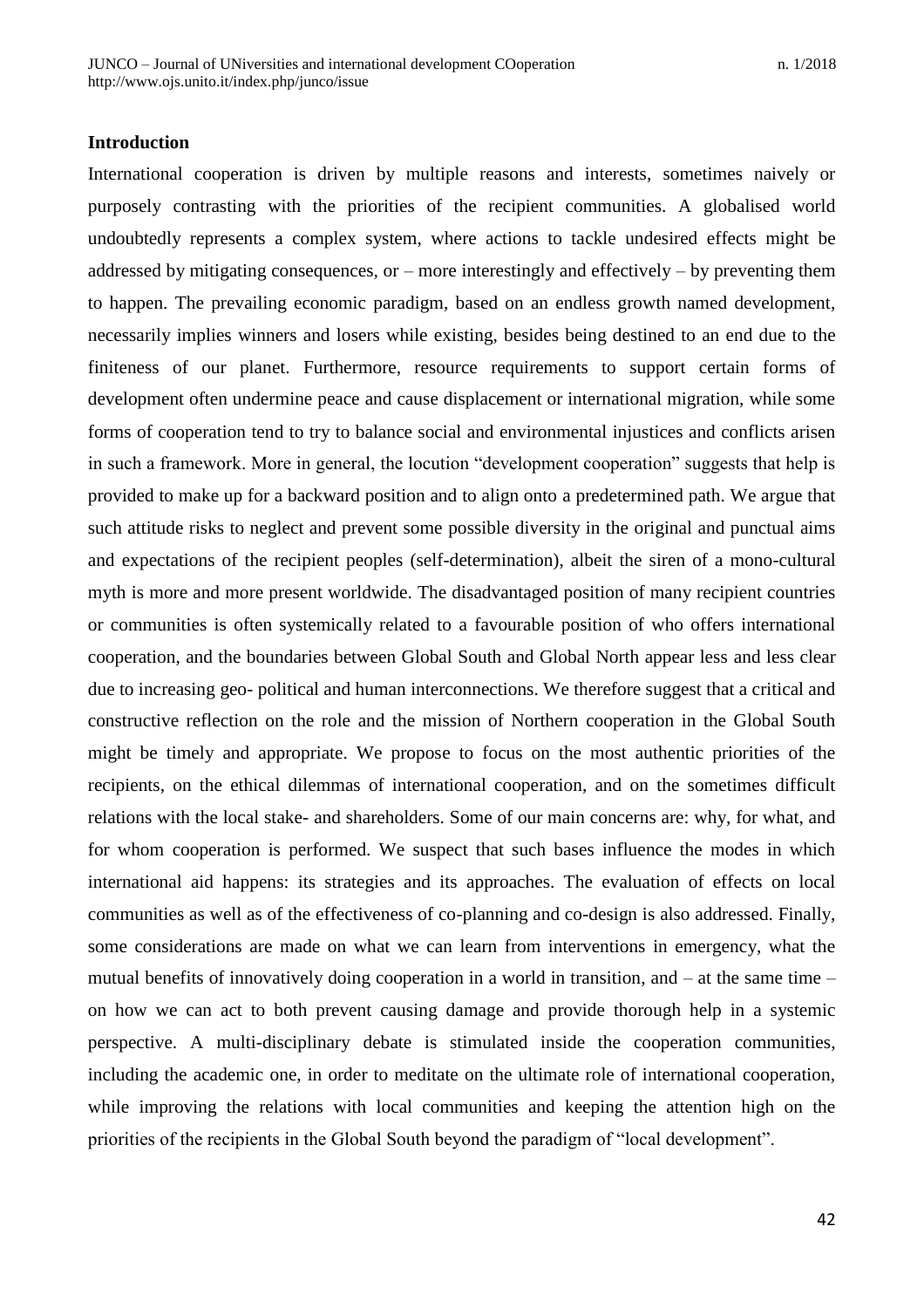### **A participatory workshop for a fruitful debate**

After months of critical theoretical elaboration, started in late 2016, a Participatory Workshop was designed and organised at the premises of the Interuniversity Department of Regional and Urban Studies and Planning (DIST) of *Università di Torino* and *Politecnico di Torino*, Turin, Italy. The workshop took place on June 28, 2017, was titled "Rethinking the idea of development in international cooperation processes", and was animated by nearly one hundred participants, representative of several categories: practitioners in the field of international cooperation, scholars, professionals (architects, planners, engineers, geographers, sociologists, facilitators, etc.), graduate, undergraduate and postgraduate students, and members of Italian associations, NGOs, and other organisations. The workshop was opened by a plenary incitement by some of the organisers and by the moderators of four working tables, with participants later spontaneously joining such tables for a focused discussion. The four different working tables were named as follows: self-determination and reciprocity, emergency and development, training, and co-design / participatory design. Besides the figure of the moderator, each working group was composed of two more predetermined roles: a secretary and a rapporteur. At the end of the four parallel working sessions, another plenary was held to share the relative outcomes, which are proposed below in a synthesis specially prepared for the present contribution.

### **Workshop outcomes**

 $\overline{a}$ 

#### *Self-determination and reciprocity*

With the goal of critically tackle the current approach to international cooperation actions, this working group focused on two main aspects: self-determination and reciprocity, jointly meant as the right of recipient communities to express their own needs<sup>1</sup>, and their compatibility with the international cooperation actions. Important starting questions of the table were represented by *Who needs whom?*, *When and how to intervene?*, and *Who learns from whom?*. The group was composed of experienced practitioners in the field of international cooperation, including scholars and instructors training cooperation figures, PhD students, representatives of NGOs and cultural associations. The debate started from the analysis of the historical, political and economic conditions that defined the framework within which international cooperation usually happens. A critical approach to the idea of development, especially when considering that the locution

<sup>&</sup>lt;sup>1</sup> While the authors are aware of the fact that - just like "development" - "needs" is a toxic word, as proposed by Sachs, Illich, Shiva, and others (cf. Sachs, 1997), such word was used by many participants to the Participatory Workshop at issue. In this contribution, we keep such word to refer to the most authentic priorities and requirements of a recipient community, possibly free from the influence of the Northern imaginary.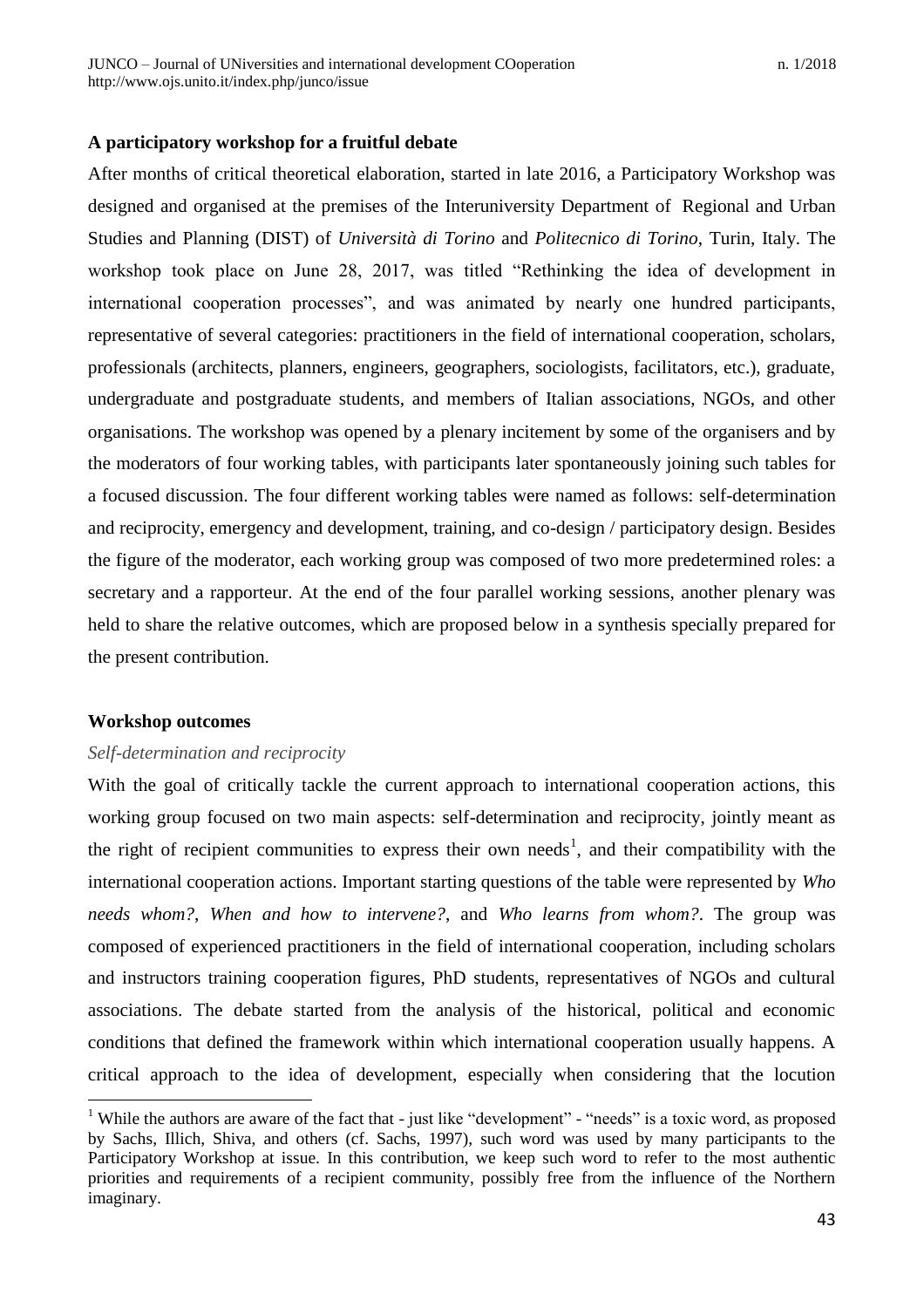"development cooperation" is most often used when talking of international aid. The debate is articulated in readings (Harry Truman's 1947 State of the Union Address, cf. Truman 2004; the description of the figure of the explorer by Michel De Carteau, 1980; the economics of the "develop-man" by Marshall Sahlins, 1992) and shorter quotations (e.g. from Italian anthropologist Remotti or Indian economist and philosopher Amartya Sen), to which each participant replies with his/her opinion, often bringing practical examples coming from his/her professional experience. A key point of the discussion was the need to identify third-party's needs; in fact, the Global South eloquently defined by many as *developing* countries - is too often not seen as alterity, but as a late version of ourselves (the North): something that Fabian (1983) calls *allocronism* (i.e. the habit of not recognising the contemporaneity of the object of an ethnographic observation), and that lies at the basis of the ethnocentric concept of backwardness, or - indeed - underdevelopment. Such ethnocentric judgement - be it implicit or explicit - has activated in the Global South a mechanism of internalisation of the other people's look over oneself, averagely leading a Global Southern person to feel inadequate, to deplore oneself, and to sometimes even repudiate his/her own culture to open to modernisation. The working group wondered how cooperation contributes to reinforce such sense of backwardness, arguing that this might happen in two ways: on the one hand, at a level of imaginary, since the very presence of cooperation agents lets suppose the existence of a problem to be solved; on the other hand, at an economic level, both through the introduction of money to solve the aforementioned problem (e.g. for local collaborations to a project) and through the transfer of the idea of poverty, which is a relative concept and depends on monetary economic models. In so doing, cooperation often forgets that, if necessary, many populations traditionally satisfy the primary needs of their members through solidarity and social cohesion, something less and less present in the Global North instead. In addition to the discussion of the problems, the working group at issue also defined some possible strategies and solutions, starting from the proposal to remove those obstacles already observable in the political-institutional attitude of Global Northern countries - such as the ethnocentric arrogance - as well as to stop the narrative according to which cooperation bases on third-party's misfortunes; among the other proposals: to act at an equal level, by focusing on the other's subjectivity and providing tools so that this becomes able to satisfy his/her own needs according to his/her own values; to valorise the building up of relations, not limiting to perform a great action, thus avoiding to import (or export, depending on the point of view) a model. To remove the obstacles, both cultural and political actions are needed; at the same time, cooperation agents can still find out - before a real and full change is achieved - other ways of interacting with "the other", hopefully able to favour the ability of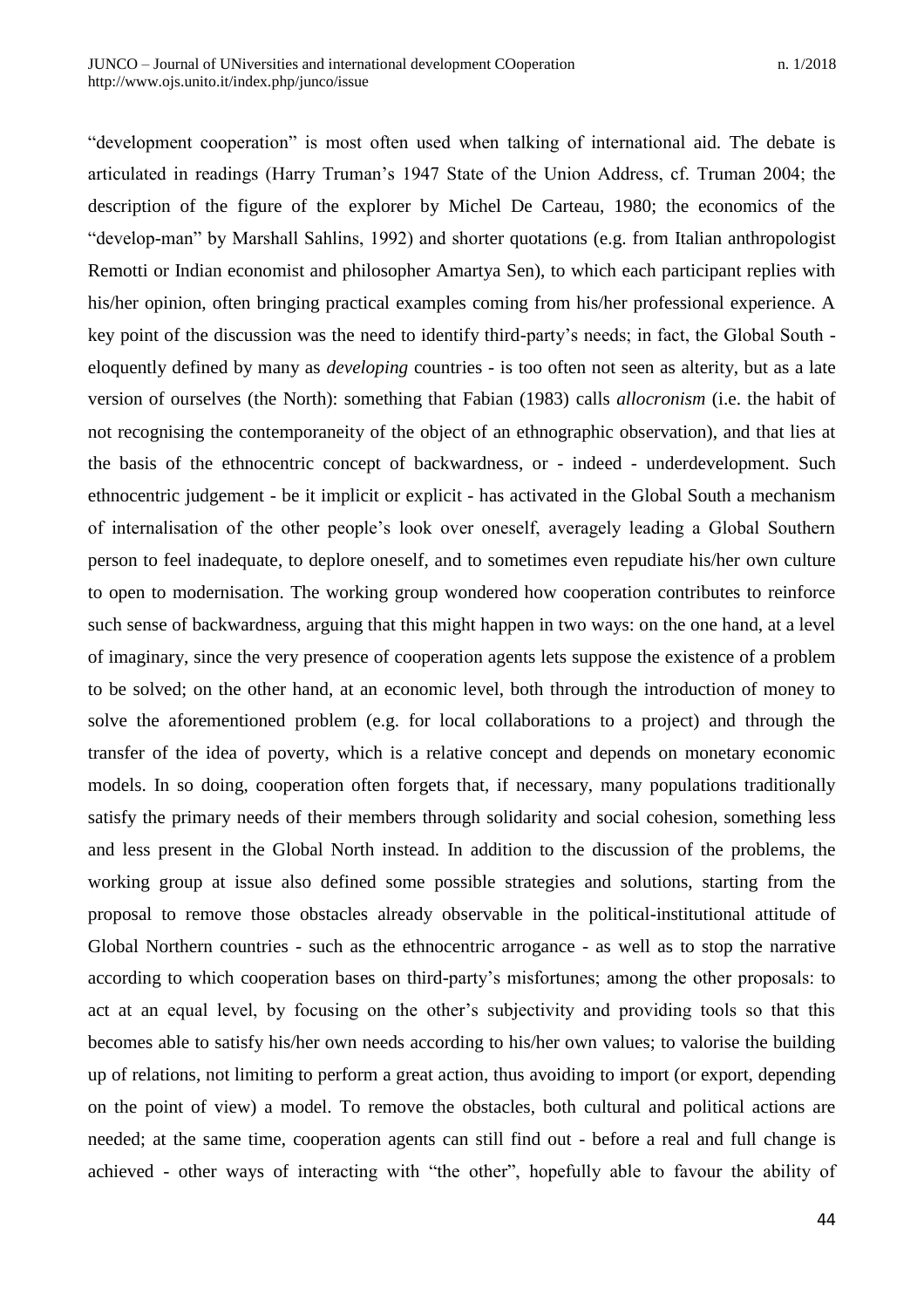recipient communities to set their own needs and then take actions to pursue them, while allowing for their right to self-determination to be autonomously chosen as a priority.

## *Emergency and Development*

The group that discussed the topic "*Emergency and Development*" was formed by NGO's operators, professionals, students with different background and representatives of decentralised cooperation player based in Turin, Italy. These are the most important questions of the discussion:

- How much the emergency can teach in terms of development?
- How to manage the emergency not in punctual way but with a middle-long period approach? Which kind of development?

Taking our cue from a reflection emerged at the end of the debate, the risk incurred by international cooperation is that of "simplifying the complexity", going to identify nearsighted and not farsighted solutions to respond to cyclical or predictable matters: diffused self-absolving actions yielding addiction to aid without addressing an issue systemically, standardised management of the emergencies, scarce care of the follow-up. The debate ocused on the meaning of some words such as *cooperation, emergency*, and *development*. As a result of this consideration, it has been useful to recognise a common dictionary throughout the entire debate in order to represent the difference between the plurality of meanings. The word *development* is known as a word full of controversies. Yet, in this working group, many experts in development cooperation found it difficult to look critically at this word: as usual in similar circumstances, some said that it can be used in different ways and contexts (asking e.g."which kind of development?"); some other suggested that the term *development* is not only referred to a negative sense that involves the "imposed prototype", while defending debated agendas such as the United Nations 2030 Sustainable Development Goals. The term *emergency* was also object of analysis. It was proposed that it is dangerous to define the word *emergency* to refer to a situation that was not attended and could not be prevented. Some international policies can evolve into local actions and can be a solution for emergency situations only following a punctual way of action and not a strategic point of view: emergency is a phenomenon that has to be governed first of all with prevention. An approach which only considers the resolution of a conflict can bring a lack of consideration of conditions and specific cultures that can be involved. The main question is: who can define what is an emergency? And which conditions can characterise an approach oriented to a development of an emergency context? It is possible to act by doing some " ordinary actions in a non-common context", for example in an emergency situation which has been protracted for a long time or it can be repeated in a cyclical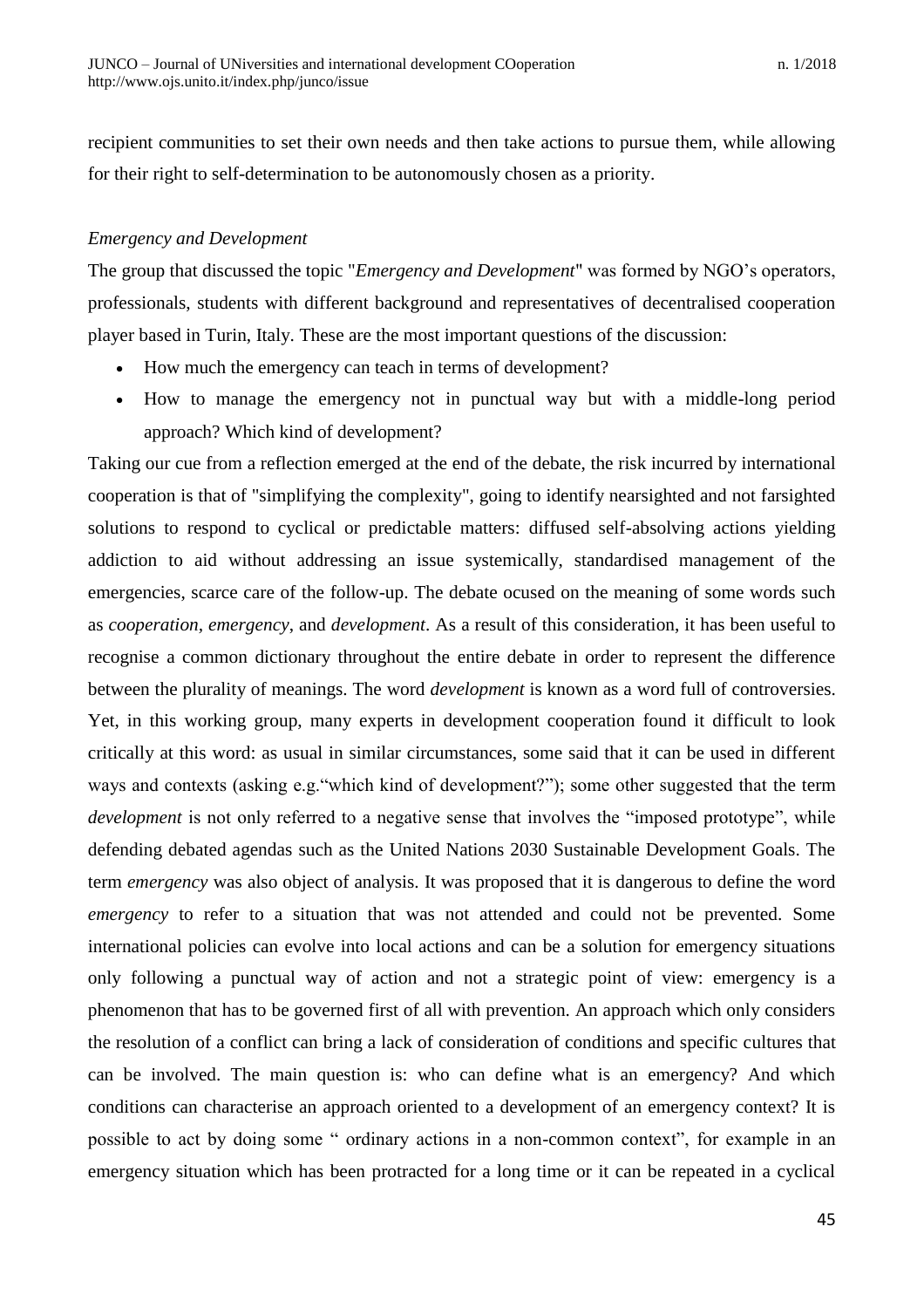way. So what can be done? Lots of experiences and ideas were shared and can be resumed in an attitude that can involve directly people in a situation of emergency during the planification of "new methods", with the possibility to applicate qualitative standards and mixing them with the solution of local experiences. New kinds of experimental approaches can transform some standards into "useful and good" solutions individuated in the context. The responsibility of these solutions is always to find an "escape way": the community might be able to be self-sufficient by sharing objectives ad autonomies with the operators and the internationals organisations. local actors might be able to receive a politic and contractual recognition (*accountability).* Due to its current favourable position, it is up to the cooperation to "remove the obstacles" that determine positive intervention directly to the *empowerment* and to generate resilience with slow approaches and cooperative methods that can conduct to the autonomy of the community involved.

### *Training*

In the general debate outline, the Training working table focused its discussion on the connections between the academia and the cooperation field as well as on the current state of on-field players training. It came clear how an *exante* knowledge can sometimes be a limit in being opened to natural dynamics and processes. All the participants at the table had previous personal experiences into cooperation besides the professional ones: there were delegates from the academic world devoted to International Cooperation, NGOs, private foundations and cultural associations workers, and a delegate of the appointed department of Turin-based regional administration *Regione Piemonte*. The discussion started through some open questions, which the participants answered to through examples from their own direct experiences as well as by raising other consequent doubts and questions: "Why training, for which and whose needs?"; "Training to be able to train or to be able to exchange?"; "In this process, how much permeable are we to the people we are supposed to train?". During the debate, the crisis of the academic world came out regarding the ability to offer an adequate approach to the on-field training. Those who have academic competences are often affected by a conditioning that leads them to consider their learned knowledge as the only valid method that needs to be taught and they tend to forget how the basis of the scientific method is the continuous checking of the method itself and its questioning following direct field experiences. By proceeding with the current dynamics, the risk is to trigger a new kind of colonisation, as an imposition of models decided *a priori*. The acquired method is instead a starting point to be integrated, modified, and - possibly - also overturned. It came out that a fundamental point is represented by mutual exchange as well as by the need to lower the expectations to "control", which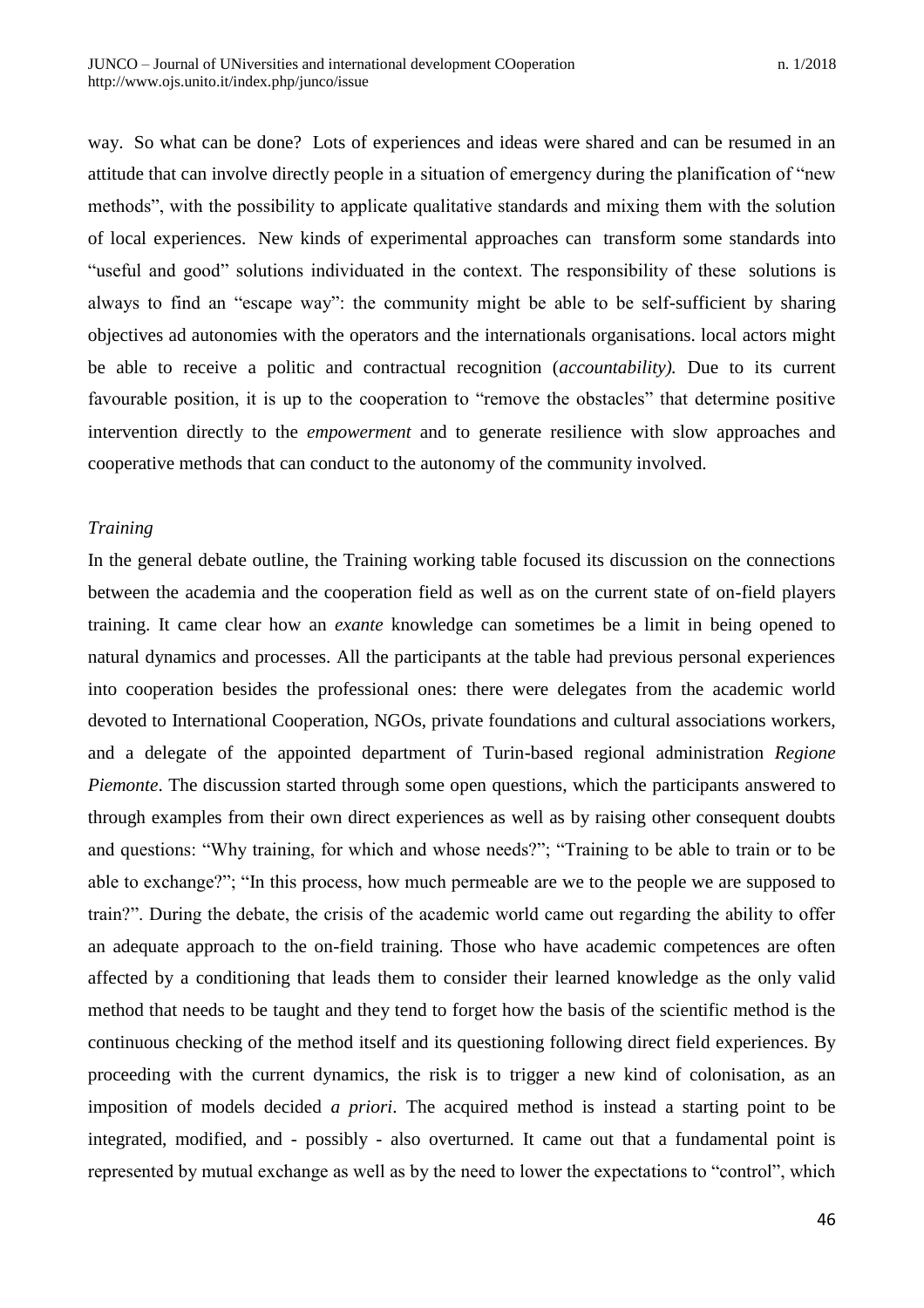we usually carry with ourselves. This could be achieved e.g. by thinking we already know all the possible mistakes and evolutions, and the knowledge and skills that need to be taught. It is crucial to listen open-mindedly and establish bonds based on trust, to use models that may be unusual to us, to create a syncretism that develops a more virtuous and inclusive process that will have results on the long run and that will be more structured and settled in. A discussed example that proved these points was the case of a Togolese agronomist who studied his science in France and, as he was working in the International Cooperation, he proposed an occidental cultivation method in Burkina Faso. After one year, he went back and he found out that it was like nothing happened and the method had not been acquired. The main problems were the lack of an authentic exchange and of the creation of strong relations. Training, be it academic or self-made, for people who work in the cooperation field or who are involved by it should be based on the construction of exchange relationships with those who are the beneficiaries and with possible partners from other professions. In the end, talking about training means talking about co-training: to combine the personal expertise with those of others to complete each other's knowledge and to generate new methods and overturn the usual approach by ensuring that the beneficiaries can teach their knowledge.

## *Co-design / participatory design*

This fourth working table focused on the concept of *co-design (participatory design)* as an important tool in the hands of professionals and institutions. The participatory approach grounds its roots in the conviction that the design processes, originated by mobilisation of individual and collective energies, leads to the creation of better environments and spaces that are a truer expression of the local culture. Participatory design is, also, a topic that has been used more and more in recent urban planning history and even more recently in the field of international cooperation. This recurrence and its importance as a tool are the reasons why the organising committee decided to introduce this theme into the debate. The working group "co-design", was composed of people who deal with international cooperation as either volunteers or professionals for NGOs, NPOs, associations, or institutions. Throughout the entire debate, the discussion revolved around two specific concepts: role and active listening (cf. Sclavi, 2003). If we refer to the classic WH-questions, the first concept - role - answers at the same time to who and which. Who are the actors? Which role does each actor fulfill in the participatory process? Which are the ultimate aims of the process? The group identified three different realities within the cooperation field that have to work together to reach common aims: institutions, NGOs, and civil society. In particular, in conflict contexts, the role of school as institution emerged as fundamental to guarantee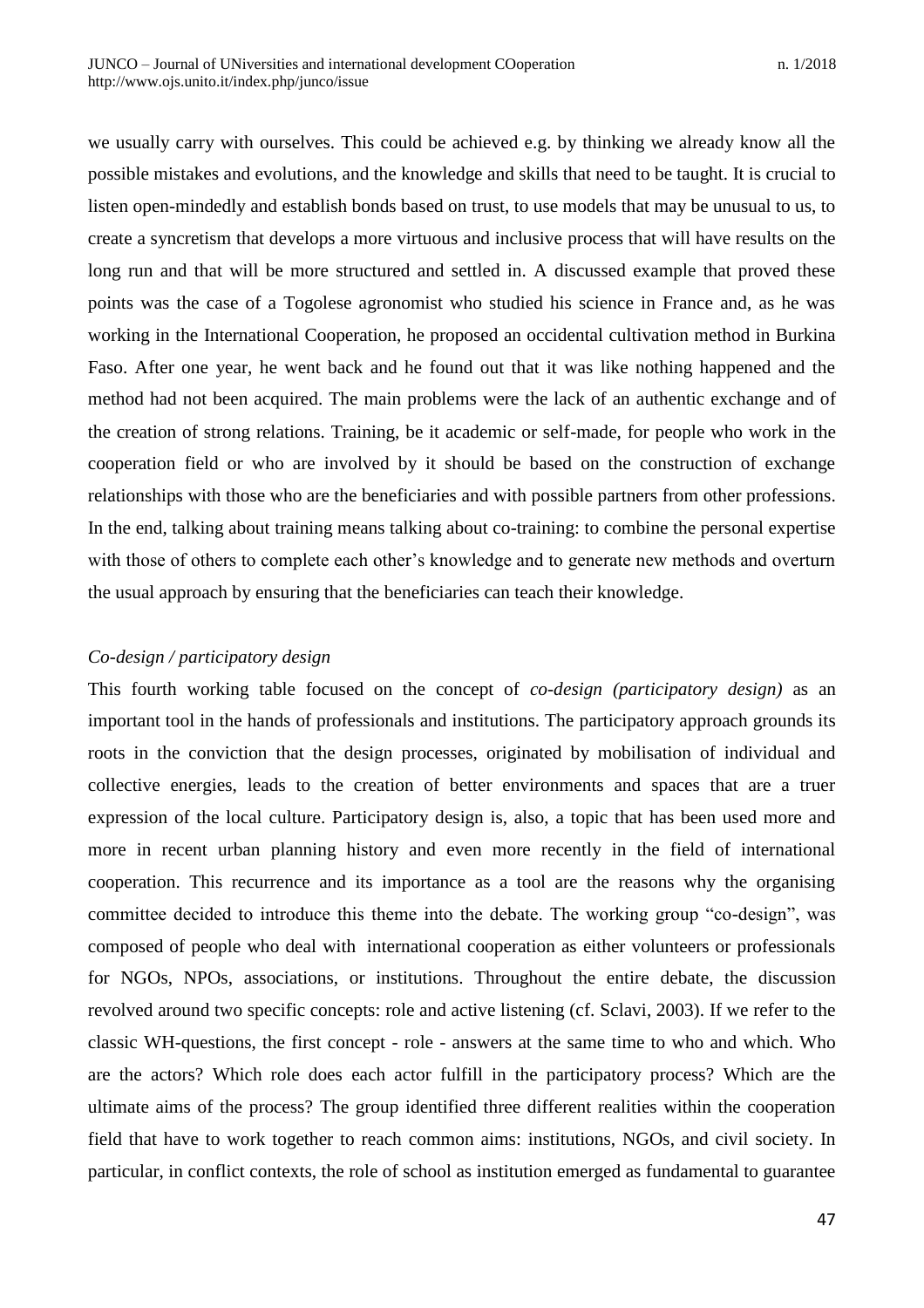a more honest and balanced process. In this frame, a professional fulfills the role of facilitator, without pre-established design plans. The project is, and should stay, an open even where he/she brings his/her perspective, on the same level of the other actors, avoiding modernist and colonialist approaches that arise from the belief in some kind of hierarchy and superiority of somebody. The second concept - active listening - answers to the question of *how* and is strictly related to this professional's role of facilitator. To be a good facilitator, the professional needs to gain a deep knowledge of the local context and at the same time be able to listen to all its actors. Only by implementing the tool of active listening it is possible to find creative and innovative solutions, and only through the definition of shared aims it is possible to obtain real outcomes, paying attention not to confuse the aims with the values. Values are always in the running during discussions, but are hardly changeable or truly shareable, and - because of that - cannot represent the object of negotiation. The discussion at the working table ended with the assumption that co-design practices can be innovative and groundbreaking only if their tools are institutionalised as part of an officially shared "way of doing", i.e. they no longer depend on the deal of initiative of isolated individuals Only through the formalisation and recognition processes we can achieve durable and effective results.

### **Conclusions**

At the end of the working sessions of the Participatory Workshop, a need is confirmed for a critical and constructive debate on and inside cooperation. For many aspects and for many people, it was hard to put one's habits and beliefs into question, as if one would prefer to keep making mistakes (and damages to the recipients) instead of no longer being sure about how to act. However, several interesting considerations came out of the workshop. First of all, speaking of self determination and reciprocity, the need to reject an anthropocentric approach by importing/exporting a model, and insteadto act at an equal level, to focus on the other's subjectivity, and to provide the recipient with tools to satisfy his/her priorities according to his/her own values; the importance of valorising the building up of relations was also reported. The removal of obstacles needs cultural and political actions. In this framework, before a real and full change is achieved at a systemic level, cooperation agents can nevertheless start finding out alternative approaches to interact with the other. As per the considerations on emergency and development, solutions to face emergencies have responsibility to let the recipients be self-sufficient, including granting local actors some politic or even contractual recognition. Even in emergency situations, removing the obstacles to the recipients' autonomy will yield improvements in their empowerment, and ease their resilience e.g. through slow and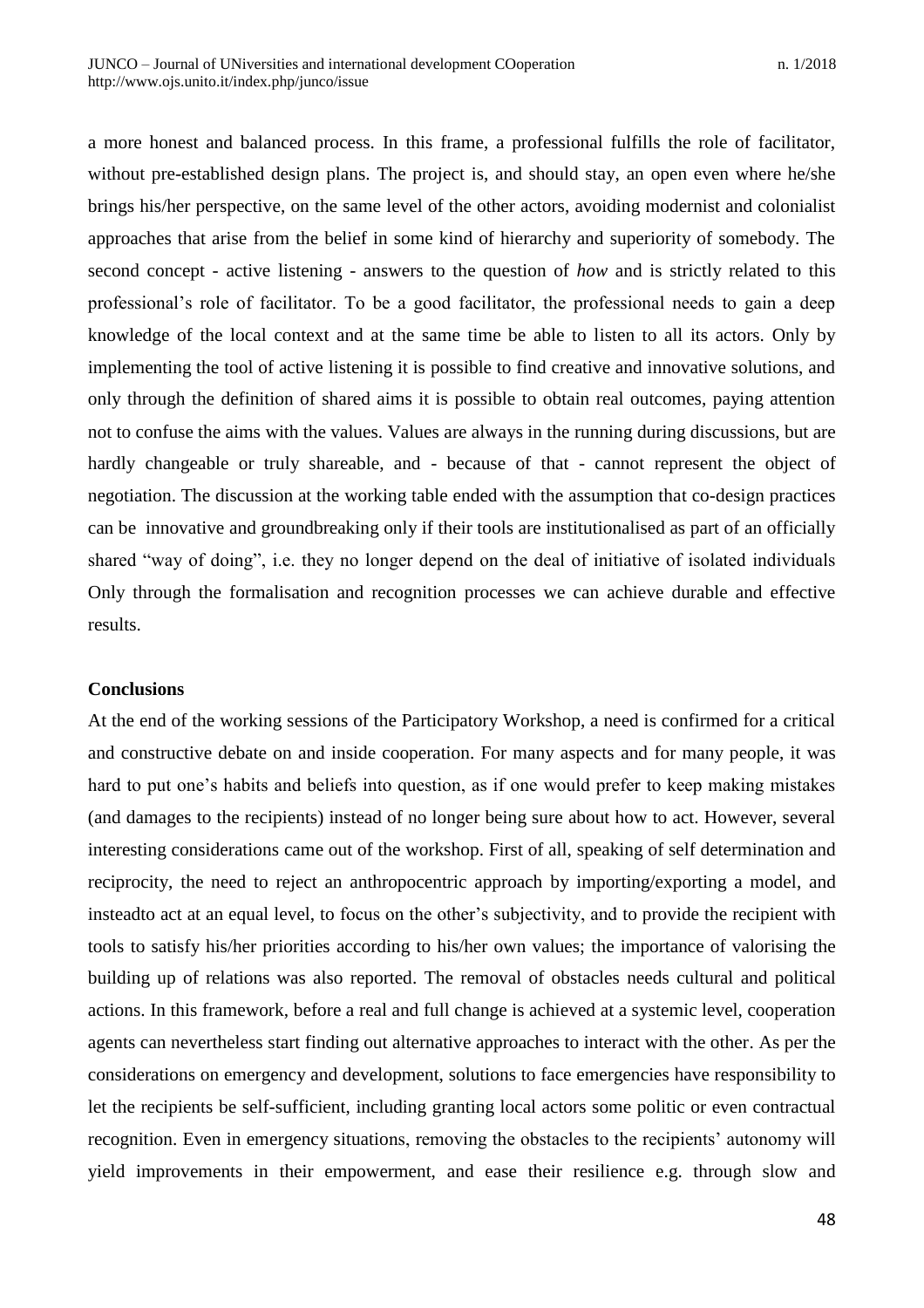cooperative approaches.Training should be based on relations of exchange, in order to mix knowledge and skills that are not necessarily "better" and "worse" *a priori* in the cooperation agent and in the recipient, respectively: local knowledge in the Global South might be of great help to Northern actors, both for local cooperation projects and maybe even for the rethinking of Northern habits and policies too. As to co-design practices, these should be encouraged, maybe becoming an "official" approach for cooperation projects, and not just an insolated initiative. Although the debate could go further and deeper following the introductory incitement, thus challenging the very role of cooperation and its function within a complex globalised socio-economic system, the discourse seems quite satisfactory if we consider that – to the best knowledge of the author – this represent the first collective attempt to address similar issues through a very participated participatory approach.

## **Acknowledgements**

The authors thank Profs. Francesca De Filippi (Politecnico di Torino, CRD-PVS), Alfredo Mela (Politecnico di Torino), and Egidio Dansero (Università di Torino) for their encouragement and actual support in the planning and organisation of the Participatory Workshop. Special thanks to the moderators of the working tables: Dr. Marco Deriu (Università di Parma), Mr. Roberto Sensi (ActionAid NGO), Prof. Elisa Bignante (Università di Torino), Dr. Emanuela Saporito (LabSus). The Participatory Workshop was funded by Politecnico di Torino within theover-twenty-five-year experience of specialisation/postgraduate courses in Habitat, Technology, and Cooperation.

## **Bibliography**

De Certeau, M. (1980). L'invention du quotidien. Arts de faire. Gallimard, Paris.

Fabian, J. (1983). Time and the other: how anthropology constructs its object. Columbia University Press, New York.

Sachs, W. (Ed.). (1997). Development dictionary, The: A guide to knowledge as power. Orient Blackswan.

Sahlins, M. (1992). The economics of develop-man in the Pacific. Res: Anthropology and Aesthetics, 21(1), 12-25.

Sclavi, M. (2003). L'arte di ascoltare e mondi possibili. Come si esce dalle cornici di cui siamo parte. Bruno Mondadori.

------------------------------------------------------------------------------------------------------------------------

Truman, H. S. (2004). State of the Union Addresses. Kessinger Publishing.